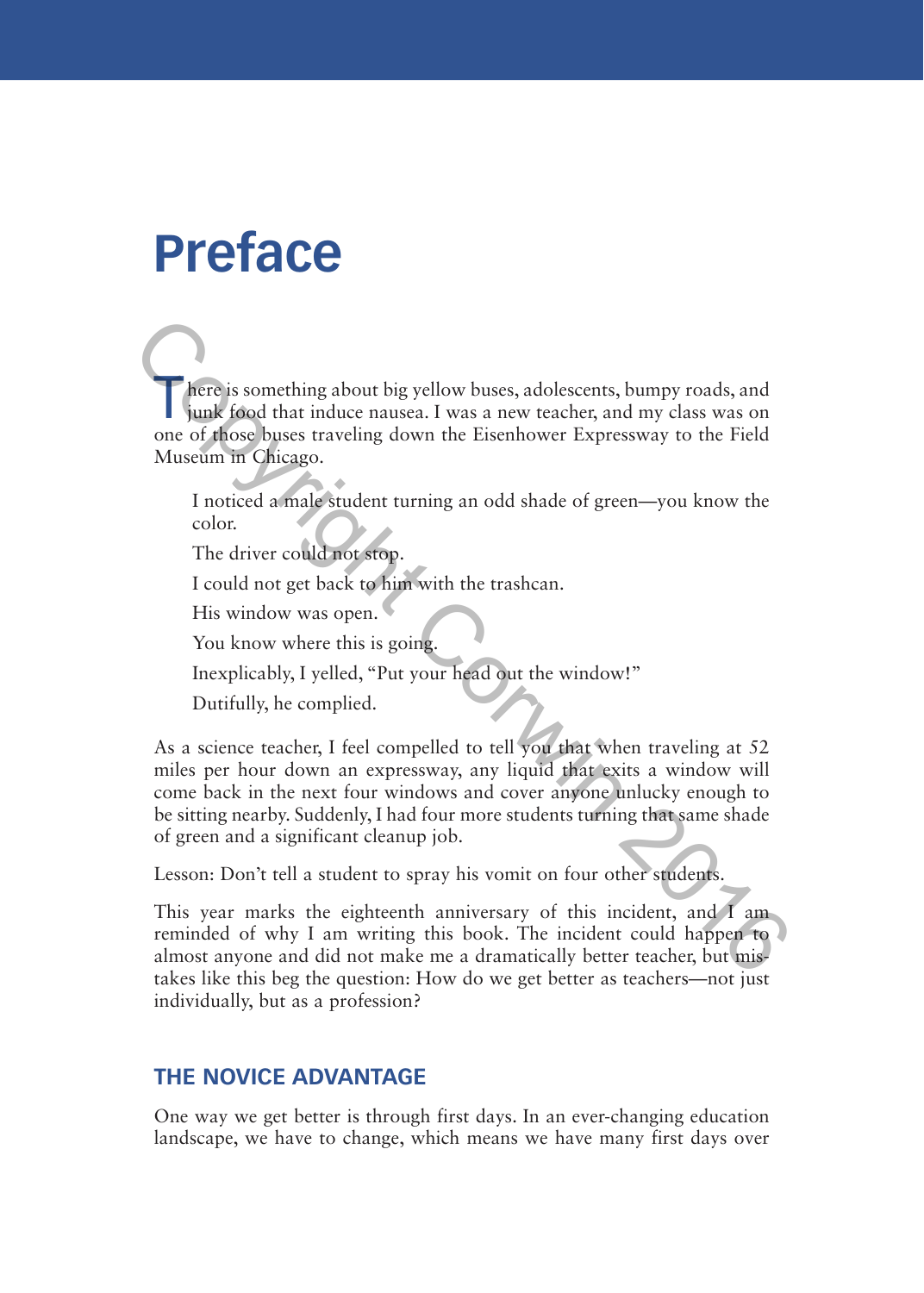the course of our careers. We get to begin again every fall. Below are some of my first days and the thoughts and feelings I associate with them:

- •• First day as a student teacher: *Awkward excitement*—I am a guest in someone else's classroom, but I am so excited that I am finally teaching.
- •• First day of teaching: *Pure joy tempered by fear*—I have real students! This is our classroom. I can't believe parents are going to trust me with their children.
- First day of teaching middle school students: ???—What am I doing in a science lab with middle schoolers? Did I make a mistake? Didn't I hate middle school as a student? I can make middle school better for these students. I get to teach science all day!
- •• First day as a doctoral student at Vanderbilt University: *Overwhelmed enthusiasm* —Am I really a student again? My fellow doctoral students are way smarter than I am. Will I survive the next three years of teaching, coaching, and Vanderbilt? I am excited.
- First day at the U.S. Department of Education: *Restrained optimism*—Teachers are actually going to be able to influence federal education policy. Is this really true?
- •• First day as a college professor: *Curiosity*—Can I help prepare better teachers, conduct research, influence policy, and continue to grow as a teacher?
- •• First day back in a fifth grade classroom: *Playful innovation*—As a professor, I have time go to local public schools and teach real kids. My college students give me feedback. Am I still growing as an effective teacher?

I have grown through all of these first days. Whether we like it or not, our work as teachers continues to change. We get new students, new standards, new curriculum, new technology, or new demands. We can either be overwhelmed or embrace the possibilities that come from new opportunities. When we choose to embrace them, they become an advantage when we take on the "novice mindset." **Positive Controllarism** (**Fig. 1)** First day of reaching middle school students:  $\frac{225}{125}$ —What am I doing<br>
in a science lab with middle schoolers? Did I make a mistake? Didn't<br> **Core these students.** I get to teach

The novice *mindset* is the belief that we grow continuously through fearless, deliberate practice. When we are new, we seek input, adapt, change, and are constantly learning. There is an exciting rawness to that learning, which can make teaching utterly fascinating, and thus becomes advantageous. The novice *advantage* is therefore the benefit that comes from fully embracing the notion that we can get better each year, each semester, each class period, and each field trip. When we embrace this mindset, we become open to the bold practice—free of fear—needed to meet the diverse needs of today's classrooms.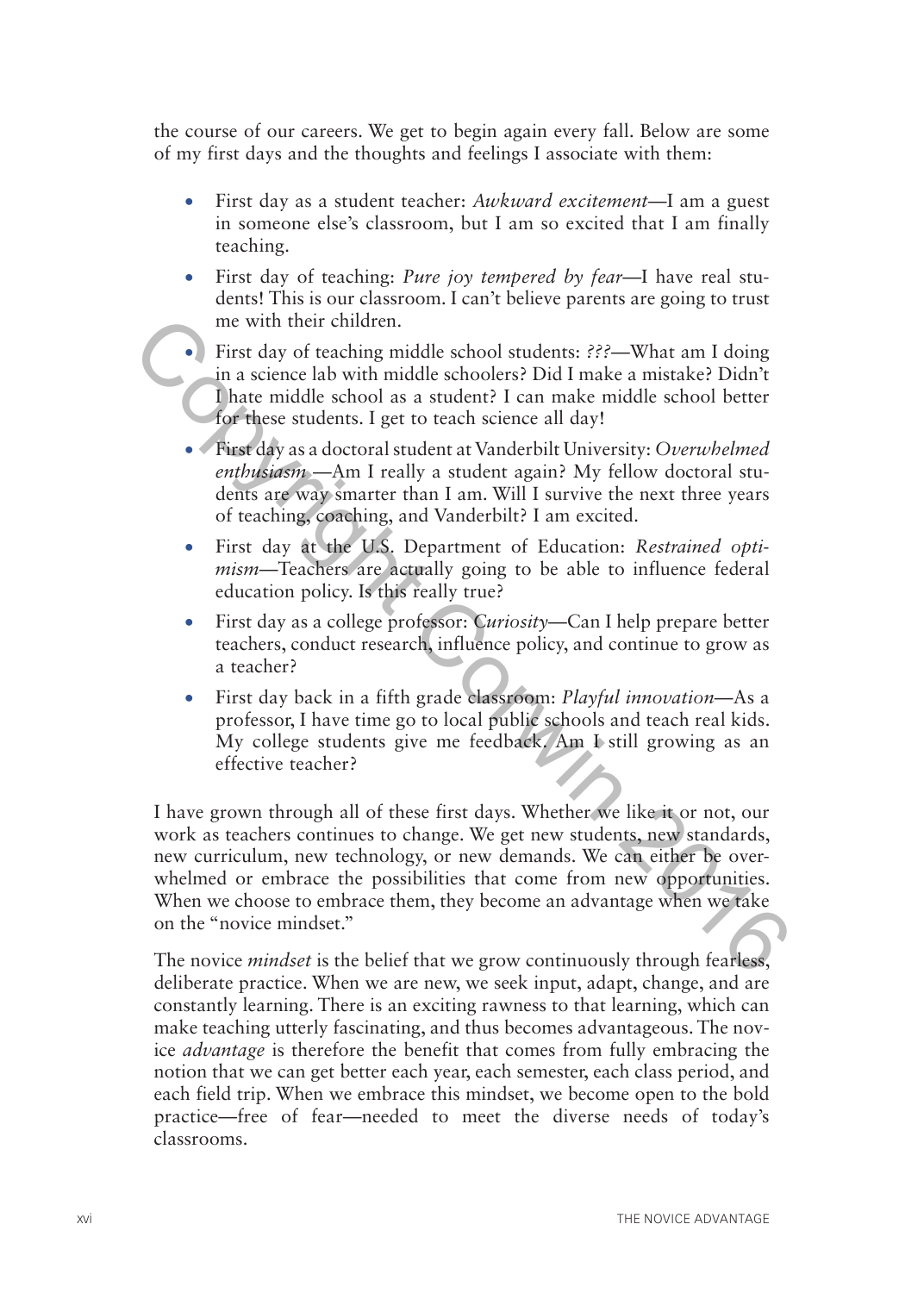Getting better requires deliberate practice (Dweck, 2006; Ericsson, Krampe, & Tesch-Romer, 1993; Hattie & Yates, 2014; National Research Council, 2000; Willingham, 2009). We know deliberate practice is necessary for students—skills

The novice mindset is the belief that we grow continuously through fearless, deliberate practice.

need to be developed with guidance, specific goals, feedback, assessment, and reflection (Hattie & Yates, 2014). We provide this for students every day. However, this kind of practice is rare for teachers due to lack of opportunity and fear in this current educational system. *Teach Like a Novice* is designed to help change that reality for every teacher.

## **WHO NEEDS THIS?**

Most of us are not superhero teachers. Maybe, we dreamed we would be when we watched Robin Williams stand on his desk and tell his students to rip pages out of textbooks in *Dead Poet's Society*. Maybe Edward James Olmos inspired us to push calculus students to *Stand and Deliver*. We wanted to be Michelle Pfeiffer inspiring students to become *Dangerous Minds*, or Hilary Swank developing *Freedom Writers*, or Viola Davis who *Won't Back Down*, or Richard Dreyfuss as he conducts *Mr. Holland's Opus*, or maybe we just want to be the *Superman* that students are *Waiting for*. **Example 12**<br> **Example 2016** and fear in this current educational system. Teach Like a Novice is designed<br>
to help change that reality for every teacher.<br>
MHO NEEDS THIS?<br>
MON OF the area sure and the properties of the sur

I certainly am not a superhero teacher. The first time I saw myself teach on videotape I knew that no one would be making a movie about my teaching. My students have ripped pages out of their textbooks in my classes, but not for principled reasons. Students have done things to their desks but not because I wanted them to. Although some of the movies listed above are based on true stories, these depictions have been glorified and sensationalized. They do not capture the genuine realities of teaching.

The actors in these movies are not real teachers.

**This book is for real teachers**. Preservice, beginning, experienced, inspired, naïve, savvy, committed, and tired teachers. Any teachers who want to get better. *The Novice Advantage* is about a mindset and process that can be applied to practices over the entirety of a teaching career. Real teachers need to be fearlessly vulnerable and honest in their reflection on their teaching as evidenced by student learning. Expert teachers do this well. In order to become experts—not just experienced—we need the novice mindset.

The novice mindset is accompanied by a process composed of the "Four Rs:" reflect, risk, revise or reject. Coupled with the mindset, this process is necessary for deliberate practice to achieve expertise or status as an "expert novice." Great teachers engage in this process regardless of how many years they have been teaching. There are richer examples of practice throughout the book, but briefly, here are the Four Rs: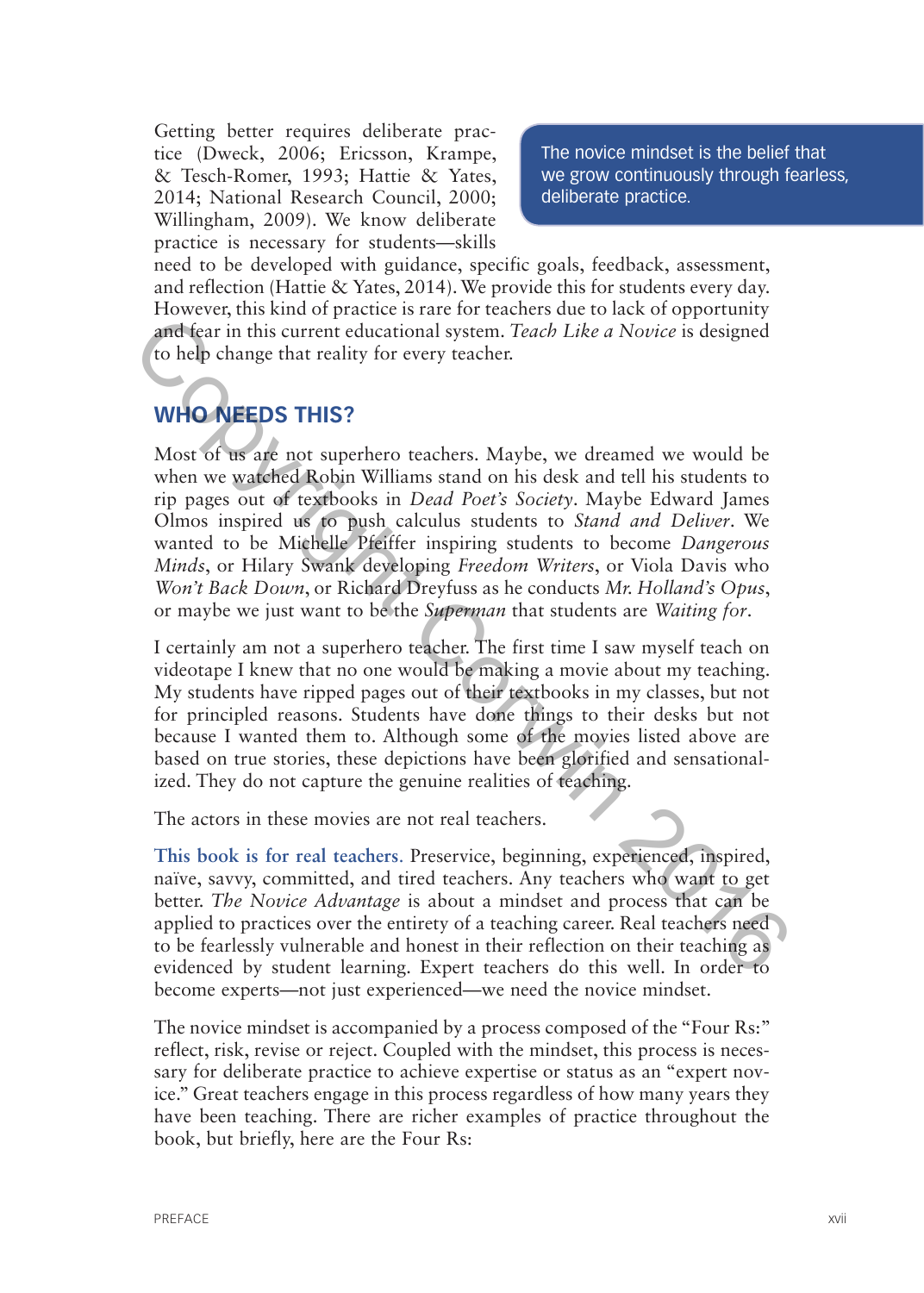- 1. Reflect: Student is turning green on bus. From previous experience, I know something bad is about to happen.
- 2. Risk: Tell student to stick head out the window to avoid mess on the bus (a particularly bad idea when hands and arms are not even allowed outside the window).
- 3. and 4. Reflect then Revise or Reject: Four students ended up covered in vomit. Reject any suggestion of having student use a window on a fast moving bus as a means of emptying his stomach.

## **WAY FORWARD**

*The Novice Advantage* is for every teacher who wants to get better. If you can only read this for three minutes at a time before falling into a coma each night, you should be able to get something you can use the next day. I understand and appreciate your exhaustion. I have been there with my face mashed against a book, with saliva pooling on a page as I lay unconsciously hoping some knowledge will be gained through osmosis.

### **A WAY BACK**

Some of us have not been novices for a long time and might be a bit put off by the title of this book. We remember back to when we were novices, and we cringe. But, we also remember the energy, passion, and desire for learning we had. Remember how we were desperately learning, sometimes minutes before class began, and how our students, our school community, and the craft of teaching fascinated us? Remember the courage it took to stand in front of our students that first time or make it through that first night of parent-teacher conferences? Remember what it was like to not know all of the reasons why something won't work? This book offers a way back to the great aspects of the novice mindset while building on the teaching expertise we now have. **Example 19**<br> **CORWARD**<br>
The Novice-Advantage is for every teacher who wants to get better. If you<br>
can only read this for three minutes at a time before falling into a coma each<br>
night, you should be able to get something

## **USE THIS BOOK TO MAKE YOUR WORK EASIER**

This book will make your work easier. I despise books and professional development that make me feel like I just need to work harder and longer when I am already stretched thinner than seems healthy. Throughout the book, you'll find features that will make your work easier and stretch your thinking further.

First, you'll find many ideas for practices and strategies you can implement in your classroom immediately. You don't have to overhaul your practice, but some innovative thinking and small adjustments, borne out of your novice mindset, can go a long way.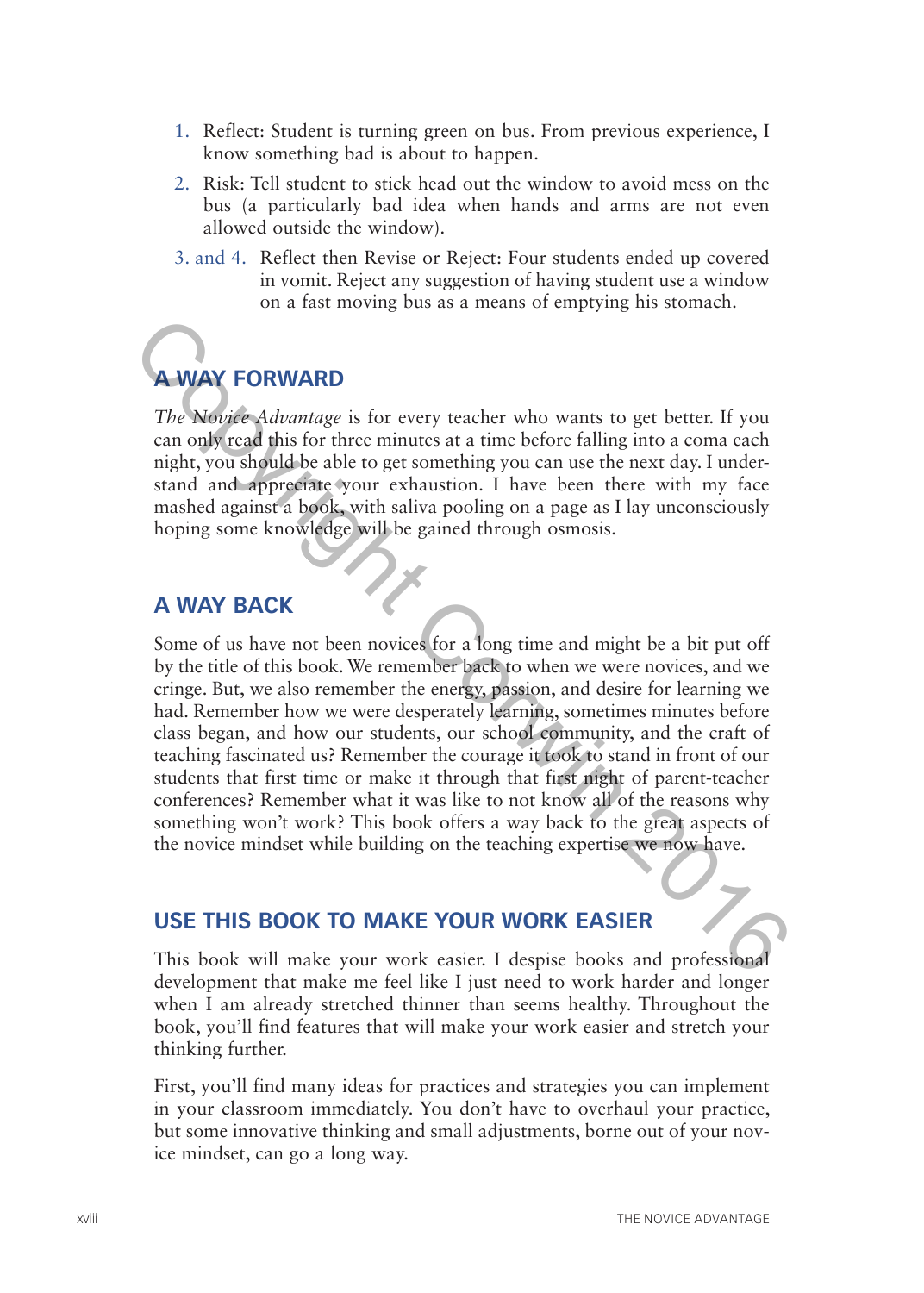Second, throughout the chapters, I include stories of amazing and cringeworthy practice, the latter coming largely at my expense that will make you feel better about the work you do (you probably feel better already because you have never told a student to stick his head out the window of a moving bus to vomit). You will be inspired by the work you do with your colleagues and with your students but not in a way that feels overwhelming.

Third, *The Novice Advantage* has boxes throughout each chapter that ask for "fearless reflection." These boxes ask you to evaluate districts, schools, and yourself so that you can honestly approach improvement—you have to be fearless to do this. At the end of each chapter are discussion questions, open-ended case studies, and 3-2-1 action steps that allow you to apply what you are learning. Throughout the book are graphics, case studies, and sidebars that summarize key research that you can easily apply to your work. Ideally, we are journeying through our teaching careers with trusted colleagues. That is the ideal way to engage this book—in a class, professional learning community, virtual community, or book group. Superhero teachers, at least the ones in the movies, always appear to be fighting alone against the system and often their colleagues, too. This book is designed for us to get better together to improve the system for everyone—maybe we will all become superhero teachers. Given how valuable our work is, I hope we do become superhero teachers, but I hope we will be more of a team than individuals acting alone—think more Avengers and fewer Spidermen. and yourself so that you can honestly approach improvement—you have to<br>
to fealens to do this. At the end of each chapter are discussion questions,<br>
open-ended case studies, and 3-2-1 action steps that allow you to apply w

### **HOW THIS BOOK IS ORGANIZED**

The book is divided into three parts:

Part I. Novice Mindset and Process—Chapters 1–3

Part II. Practices—Chapters 4–7

Part III. Expert Novices—Chapter 8

Part I will introduce the novice mindset and lead you through the 4R process. In Chapter 1, you will find cringeworthy moments from novice teaching and see how these can lead to continuous learning in a rapidly changing field. Chapter 2 asks you to embrace the novice mindset for yourself and your students. Chapter 3 describes the process that will facilitate disciplined risk taking that informs and is informed by practice.

Part II encourages you to apply the novice mindset and 4Rs to essential practices of effective teaching. In Chapter 4, you will explore ways to expand the walls of your classroom to increase the space for thinking, hard work, and risk taking. Chapter 5 addresses the challenges of motivating students who may not be particularly interested in your class, are not intrinsically motivated, or do not believe they can succeed in school. Chapter 6 will explore ways of expecting more of your students and how